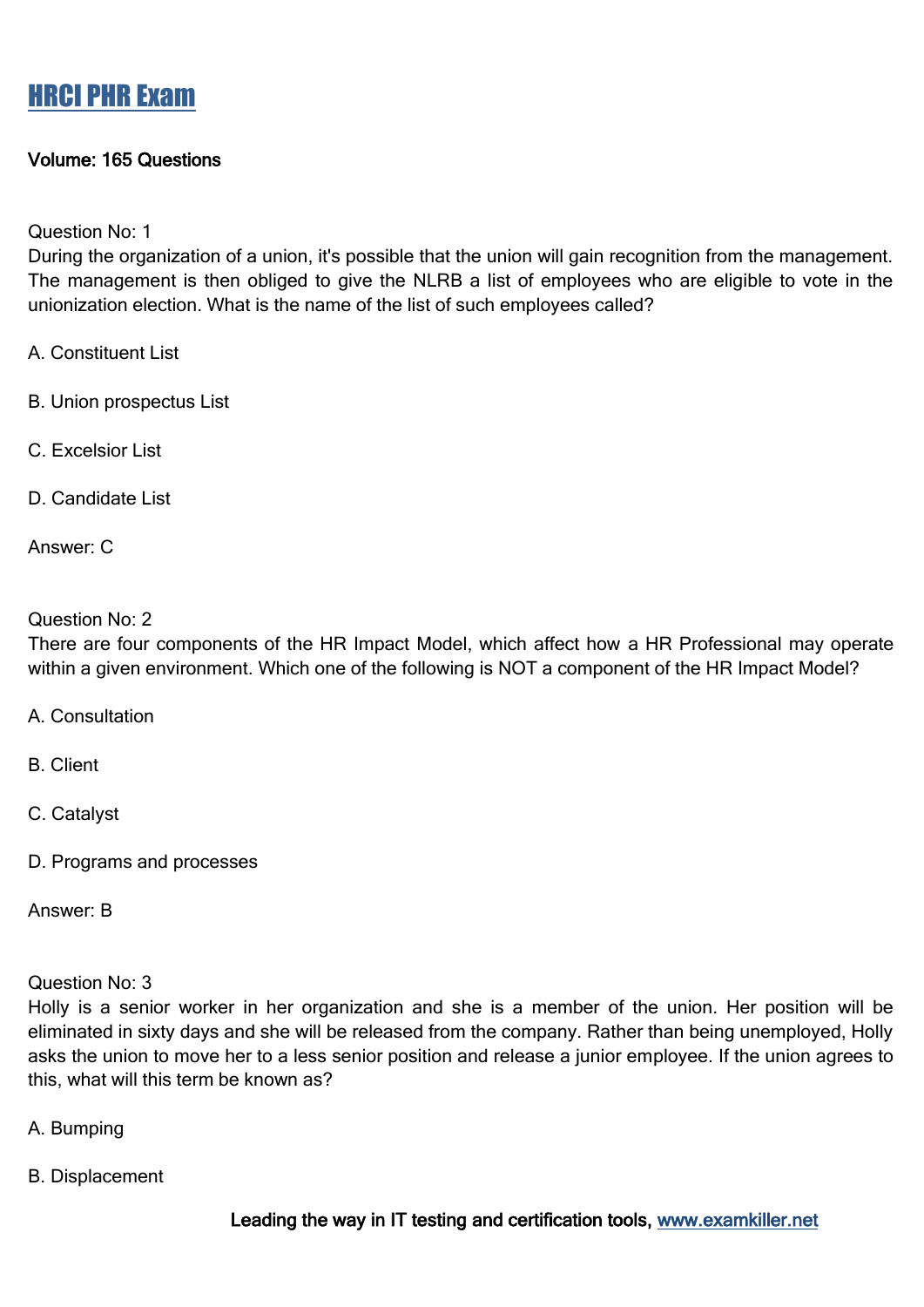C. Releasing

D. Re-organization

Answer: A

Question No: 4

As an HR Professional, you must be familiar with the collective bargaining agreements and the process that rights are given, contracts, and union and management cooperation. Consider an arbitration process between the management and the union. What term is assigned to the resolution of the disagreement, by an arbitrator's interpretation of the language of the contract?

A. Resolution

B. Interpretation

- C. Decision
- D. Outcome

Answer: C

### Question No: 5

As an HR Professional you must be familiar with several different lawsuits and their affect on human resource practices today. What legal case found that a test that has an adverse impact on a protected class is still lawful as long as the test can be shown to be valid and job related?

- A. Washington versus Davis, 1976
- B. Griggs versus Duke Power, 1971
- C. McDonnell Douglas Corp. versus Green, 1973
- D. Albemarle Paper versus Moody, 1975

Answer: A

### Question No: 6

Your organization has a retirement benefits plan that is covered by ERISA . Under ERISA, which of the following is your organization required to do for the plan participants?

### Leading the way in IT testing and certification tools, www.examkiller.net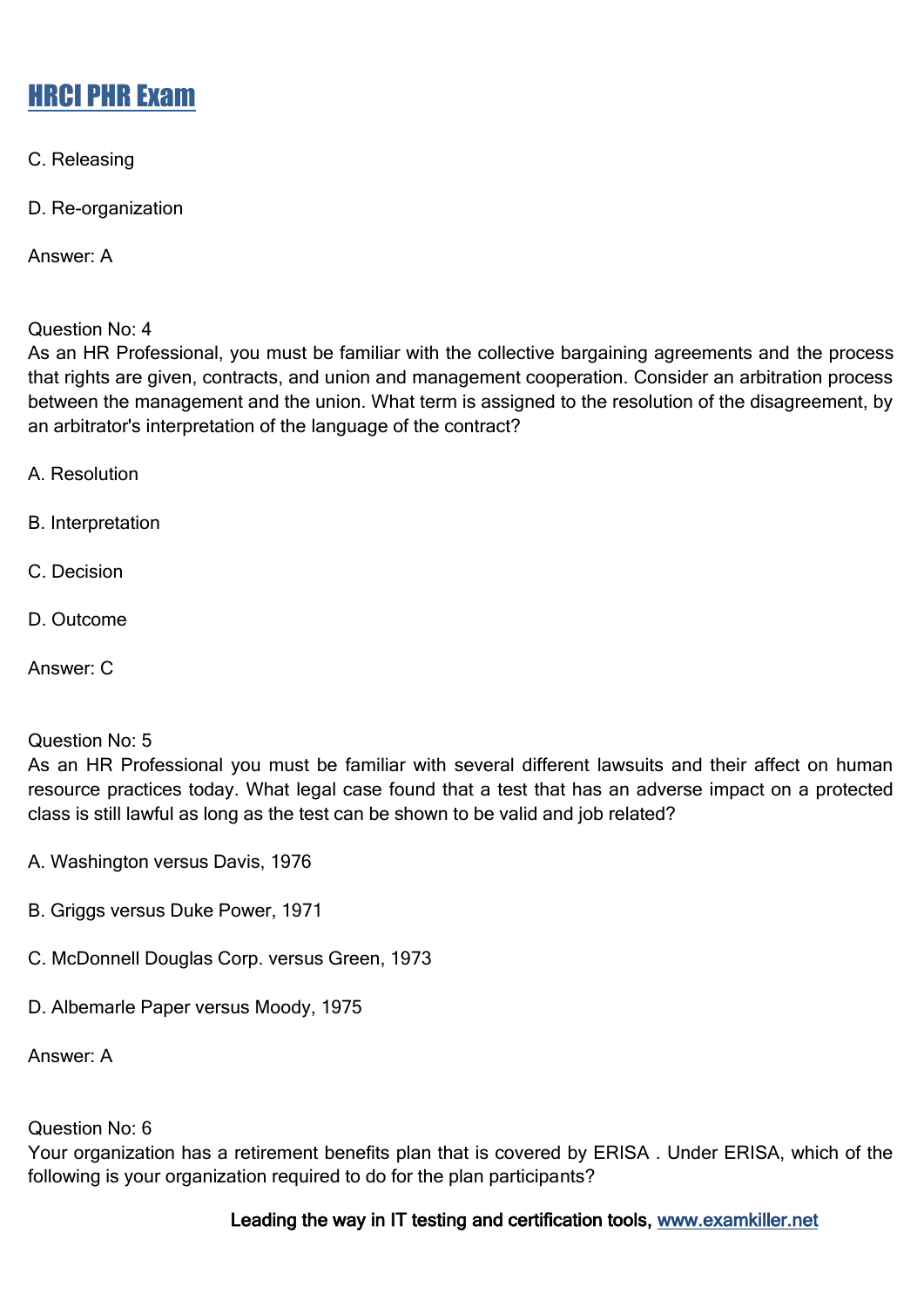A. Provide each participant with plan information, specifically about the features and funding of the plan through a summary plan description at a cost of no more than \$7 per participant, per year.

B. Provide each participant with plan information, specifically about the features and funding of the plan through a summary plan description at no cost.

C. Provide each participant with monthly plan information, specifically about the features and funding of the plan through a summary plan description at no more than \$7 perparticipant, per month.

D. Provide each participant with monthly plan information, specifically about the features and funding of the plan through a summary plan description at no cost.

Answer: B

Question No: 7

Fran is a HR Professional for her organization and she is interviewing applicants for a warehouse position. One of the candidates has written on his application that he speaks Spanish. Fran interviews this candidate in Spanish and interviews all other candidates in English. This is an example of what?

- A. Disparate treatment
- B. Disparate impact
- C. Accommodation
- D. Perpetuating past discrimination

Answer: A

Question No: 8

As a Senior HR Professional, you should be familiar with non-monetary rewards that your company provides for its employees. Which of the following is an example of non-monetary reward?

- A. Satisfaction from challenging and exciting assignments
- B. Esteem from working with other talented people
- C. Cash compensation
- D. On-site cafeteria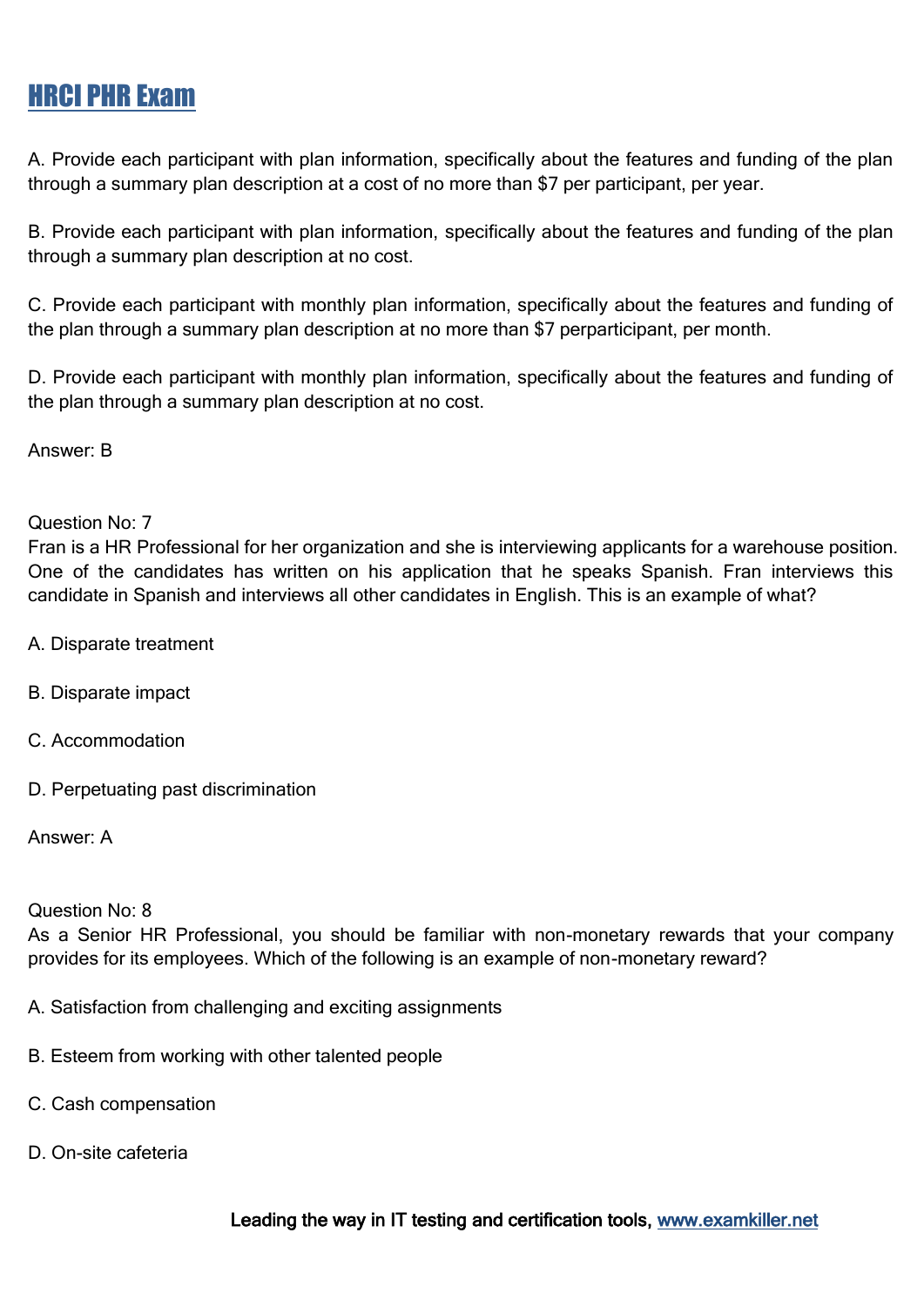Answer: D

Question No: 9

Your organization will be using the point factor technique in their evaluations of job performance. You need to communicate what the point factor technique accomplishes as you're the HR Professional for your organization. Which one of the following best describes the point factor technique?

A. Specific compensable factors are identified and then performance levels within the factors are documented.

B. Specific compensable factors are identified and then performance levels within the factors are weighted on importance to the employee.

C. Performance factors are identified by the employee and then performance levels within the factors are weighted based on importance to the organization.

D. Specific compensable factors are identified and then performance levels within the factors are documented. The different factors and levels are weighted based on importance to the organization.

Answer: D

Question No: 10 What is the FairPay amount that defines, what a person makes, to be considered highly compensated?

A. \$110,000 or more

B. \$150,000 or more

C. \$100,000 or more

D. \$125,000 or more

Answer: C

Question No: 11

Your manager has approached you regarding her desire to outsource certain functions to an external firm. She would like for you to create a document to send to three vendors asking them for solutions for these functions that your organization is to outsource. What type of a procurement document would you create and send to the vendors in this instance?

Leading the way in IT testing and certification tools, www.examkiller.net